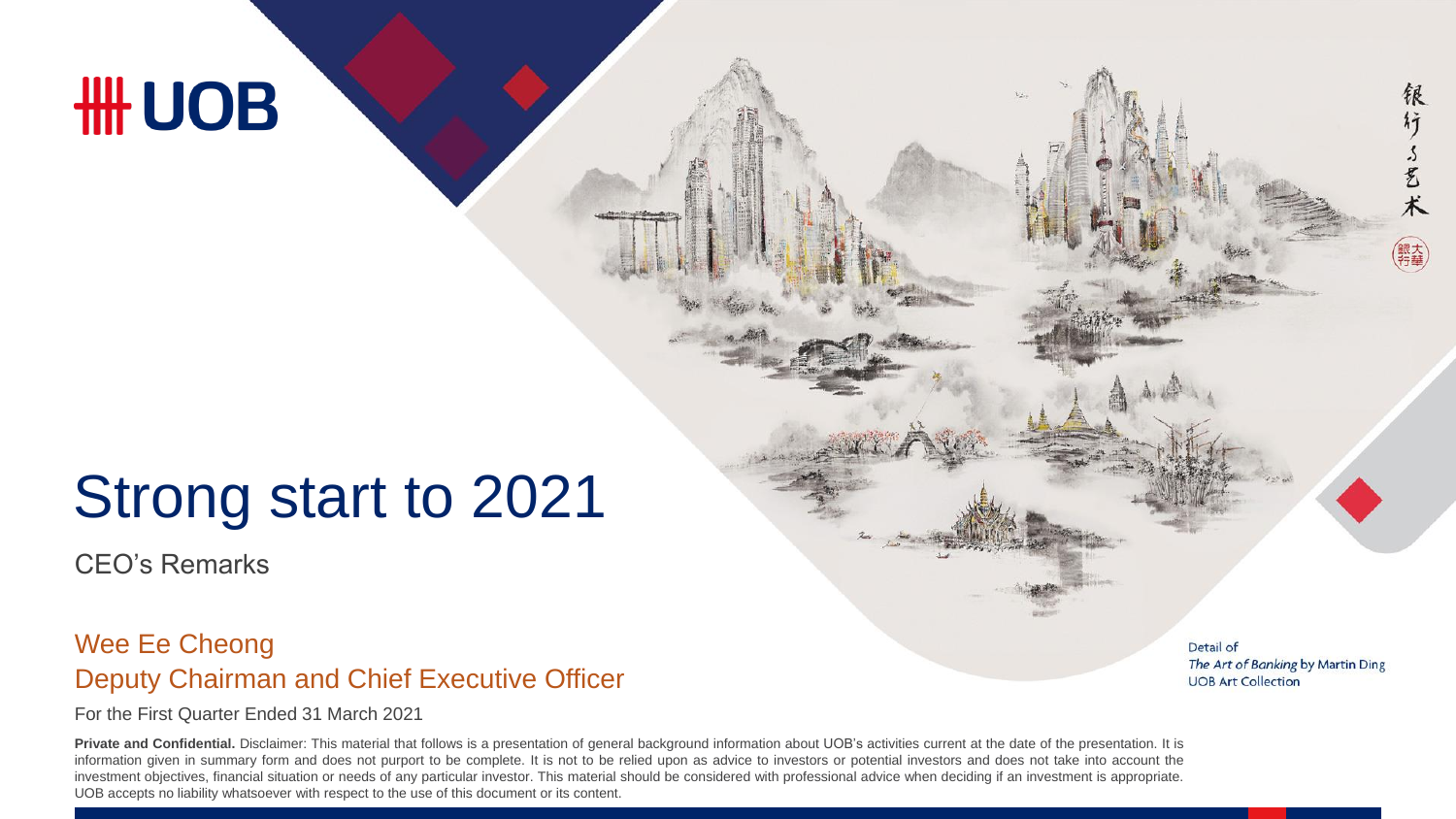## Net profit surged 46% QoQ to S\$1 billion



#### **Broad-based growth with record fees**

- Income up 11% QoQ to S\$2.5 billion, reaching pre-COVID-19 levels
- Record fee income of S\$638 million, up 22% QoQ
- Loans grew 4% QoQ to S\$293 billion
- Net interest margin steady at 1.57%
- Portfolio remains resilient and well-secured
- Total credit costs almost halved to 29 basis points
- Return on equity recovered to 10.2%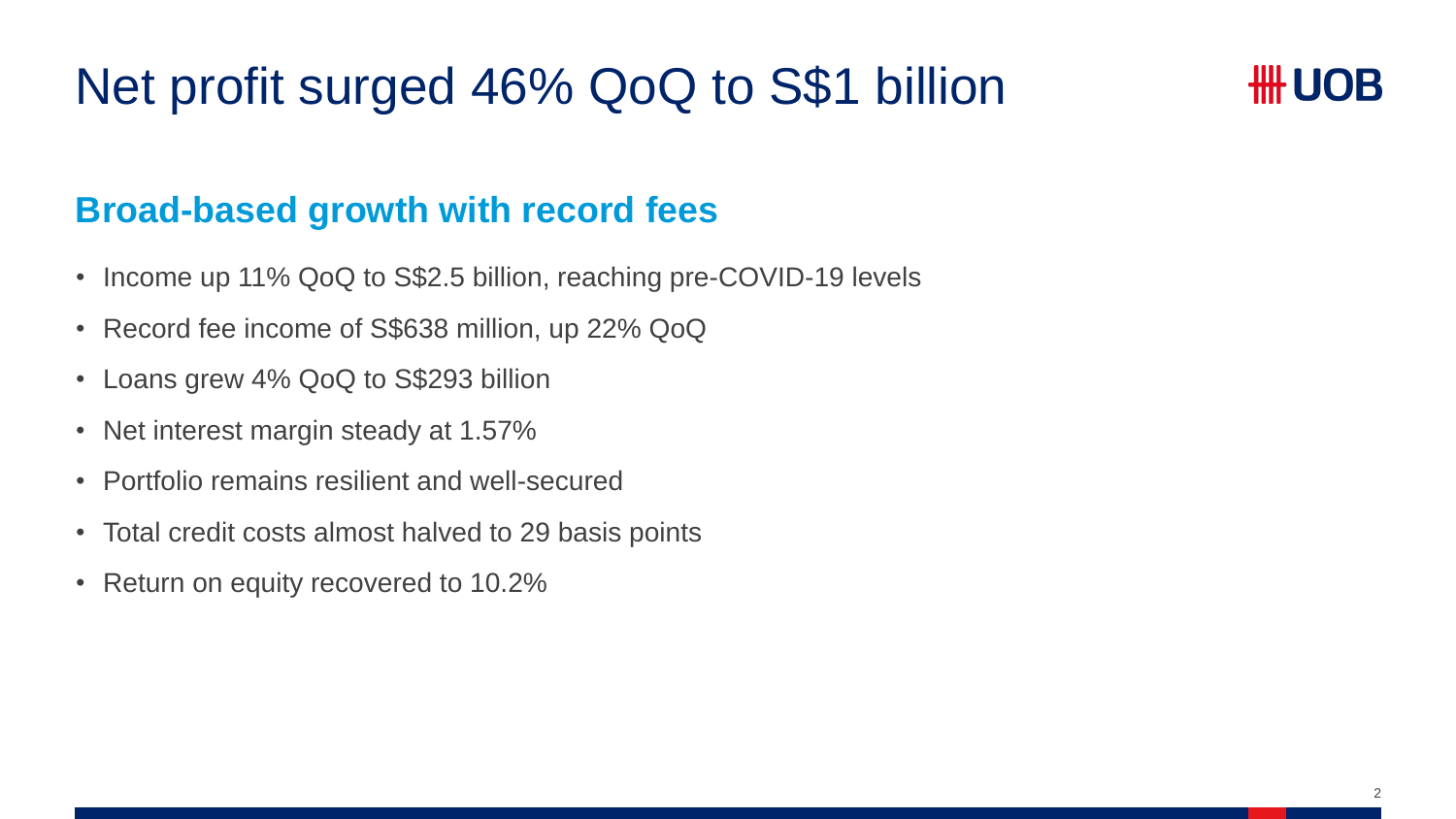## Riding on economic recovery and strong diversified franchise and capabilities

- Record Wholesale Banking income, with robust credit demand by large corporate and institutional clients across key markets
- Strong momentum in investment banking advisory and treasury flows
- Record AUM performance in wealth management<sup>2</sup>

#### **Cross-border income +7%**<sup>1</sup>

Contributing 29% of Group Wholesale Banking income

#### **Assets under management +10%**<sup>2</sup>

S\$136b under wealth management franchise<sup>3</sup>, of which around 60% was from overseas customers



2 Year-on-year growth as at end-Mar 2021.

3 Refers to Privilege Banking, Privilege Reserve and Private Bank.

<sup>1</sup> Year-on-year growth as at end-Feb 2021.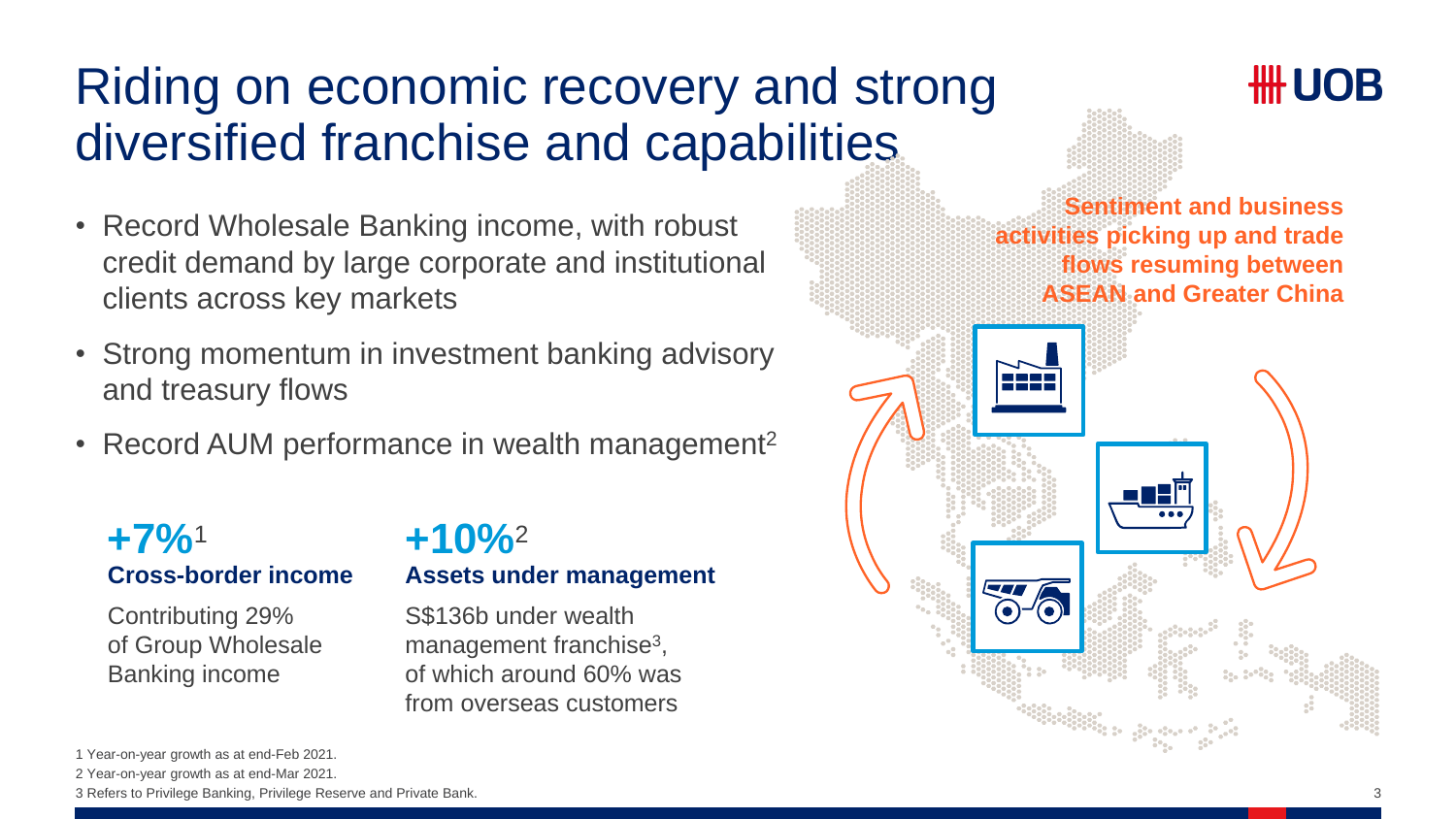



# **S\$12b**

Total sustainable financing<sup>1</sup> approved to date as at end 1Q21



Issued Singapore's first sustainability bond and global first dual-tranche sustainability bond



Total AUM in ESG-focused investments as at end 1Q21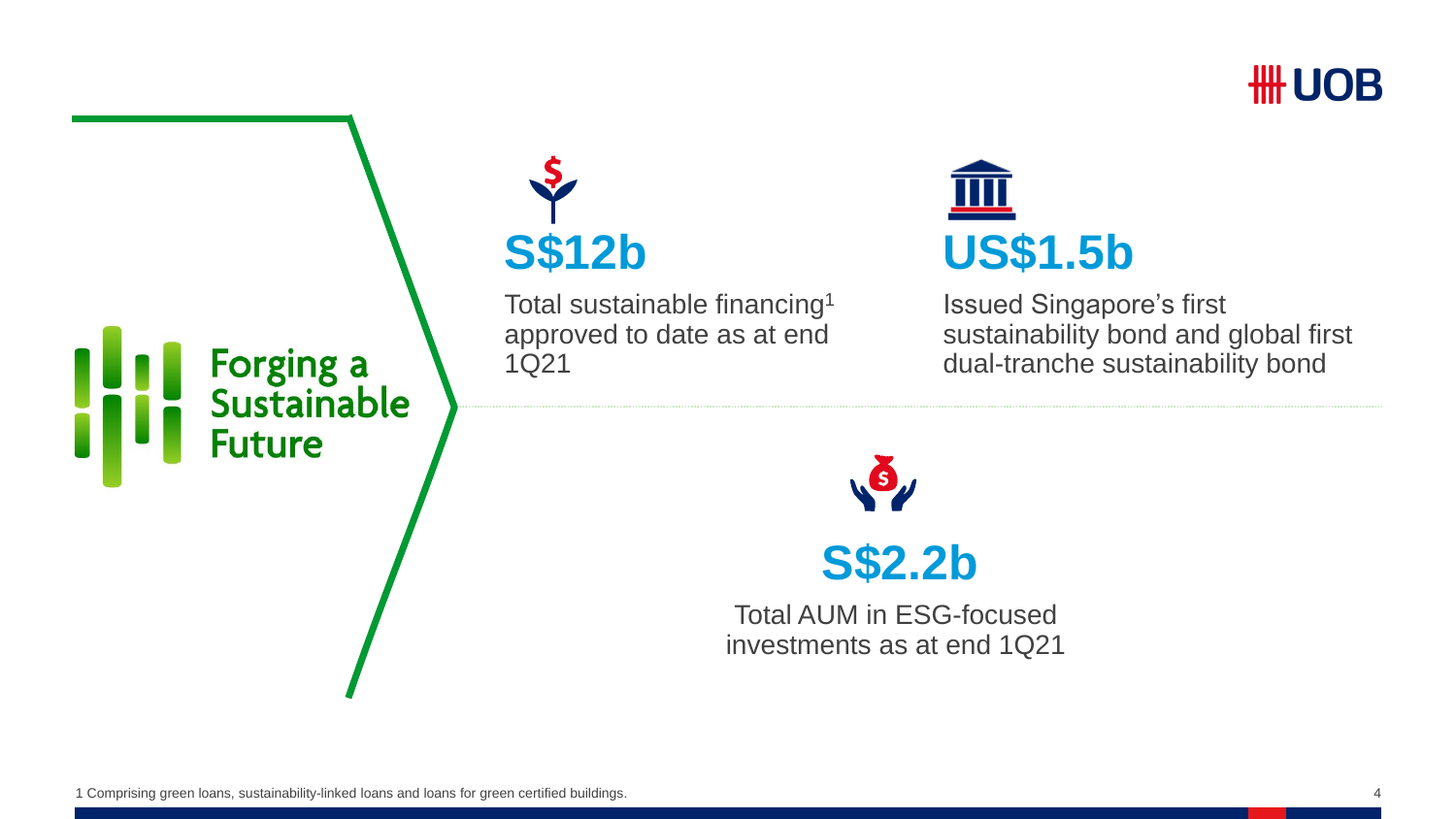

### Right on course for strong, sustainable growth

- High single-digit growth in loans
- Stable margins
- Double-digit growth in non-interest income
- Stable cost-income ratio
- Lower credit costs of below 30 basis points on the back of our resilient portfolio